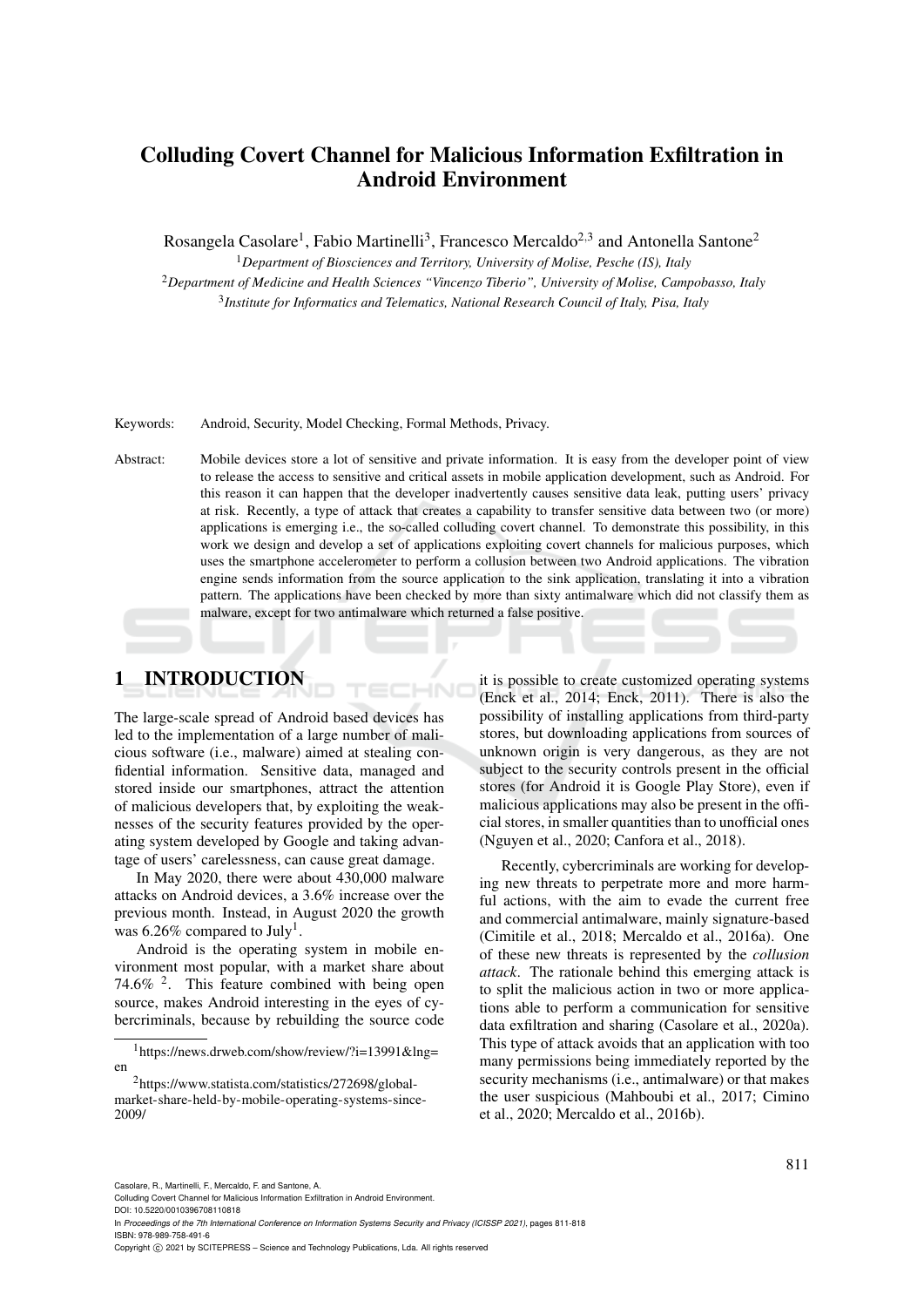As matter of fact, to access to user sensitive resources stored in the devices (for instance the contact list or the device localisation), the developer must explicitly declare the related permissions in the application. To avoid a single application having all accesses guaranteed to complete the attack and therefore being classified as a threat from the antimalware, it is possible to split the malicious action (i.e., the permission request) into multiple applications which will then "complete" each other. For example, an application could have the authorization to read sensitive data but not the one to access the internet, so it would not represent any threat to the user and would come out unscathed from an antimalware scan. Similarly, an application with network access permissions but without the ability to access sensitive data would not arouse suspicion.

If the two applications are performing a collusion, they will be able to collect the data and send it over the network without the attack being intercepted. To ensure that transmission between applications occurs undetected, it is important to create a hidden, undetectable communication channel.

This type of attack is called *covert channel* precisely because it allows data to be transferred through a channel not designed to transmit information, but which can be used for this purpose to hide communication (Shrestha et al., 2015). The advantage is that, unlike communication channels, covert channels are not subjected to the control and security mechanisms of the operating system, making transmission particularly difficult to identify.

In this article we design and we implement the colluding cover channel attack in Android environment. To do this, we exploit the vibration sensor, present on all mobile devices, as a communication channel to send sensitive information between applications installed on the same device. To test the functioning of the communication, three different realworld smartphones have been considered, in order to validate the correctness of the work.

The goal of this work is to demonstrate the effectiveness of this attack and to make available to the research community a data-set that performs this type of colluding attack, which can be downloaded for research purposes at the following link: https://mega.nz/folder/E0wwRABD# YM7U7sru5ZvD6ijsCbKH4Q.

The paper's organization is the following: in section 2 we describe the different types of covert channels and their functionality; in section 3 we explain how is composed the proposed data-set and in particular which is the process to obtain the necessary permissions; section 4 shows how data are converted and

sent, and the results obtained with antimalware analysis; in section 5 current state-of-the-art literature is analyzed and, finally, conclusion and future research lines are drawn in section 6.

## 2 UNDERSTANDING THE COVERT CHANNEL COMMUNICATION

Android implements a permissions-based security model in order to limit the actions that each application can perform. A collusion attack is able to "break" this model, distributing the permissions it needs across multiple applications.

Applications are classified as *source* when they allow information to escape from the device thanks to read permissions, instead they are classified as *sink* when they receive data and send it outside thanks to connection permissions.

The covert channels are those channels not intended for the transfer of information, which can be used for this purpose through the manipulation of a specific resource, ensuring a particularly useful communication when you want to steal sensitive information. We have two type of covert channels (Shrestha et al., 2015):

- *Covert Storage Channel*: it communicates information by modifying the data of a specific resource, which will then be read by the recipient.
- *Covert Timing Channel*: it works by altering the time required to perform a function or to use a resource, the recipient decodes the message by interpreting these time gap between packets.

In both cases it is necessary to access a shared resource by the process that sends the data and by the process that receives them, in order for communication to take place.

In (Marforio et al., 2012) authors report some of the most relevant covert channels, among which we have:

- *Single and Multiple Settings*: here the source application changes a smartphone system setting (i.e., volume, vibrations, screen) and the sink application then read the altered resource.
- *Type of Intents*: the data are sent via an intent, not by inserting them in the payload, but they are encoded in the intent type.
- *Threads Enumeration*: in this case the source application encodes the information for a certain number of threads, then the sink application reads data by monitoring the number of active threads.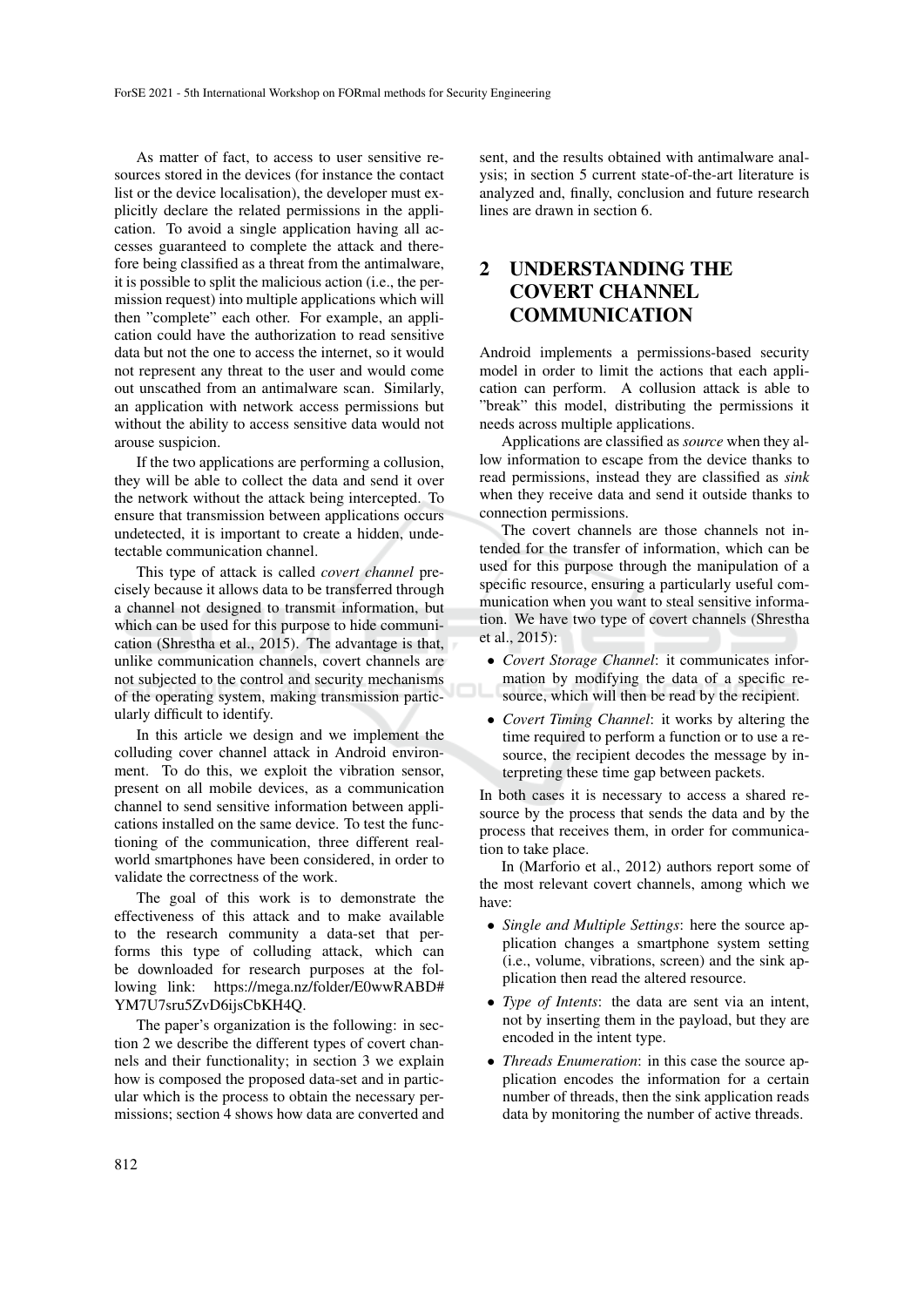- *UNIX Socket Discovery*: the source application uses two sockets, one for synchronization and one for communication, the application sink reads the data by checking the status of the latter socket.
- *Fee Space on Filesystem*: the information is sent by source application by writing and deleting data from the disk.
- *Timing Channel*: the source application performs high intensity activities to send bits of value 1, instead, for the transmission of bits of value 0, it does not perform any activity. The application sink continuously performs high-intensity activities and depending on the time it takes to complete them, is able to detect the message.
- *Processor Frequency*: it is an improvement of Timing Channel, where the source application have the same behaviour just described, instead the sink application checks the CPU frequency with queries and read the bit sent via the alterations caused by the source.

# 3 THE COLLUDING COVERT CHANNEL ATTACK DESIGN

In this work we have designed and developed a dataset composed by six source applications to obtain sensitive and private data and another one (i.e., the sink application) that receives it. In order to launch a colluding attack, the source applications have the necessary permissions to access the data of their interest, while the sink applications have access permissions to internet so they can transmit this data to the attacker.

### 3.1 Source Applications

We implement a hidden communication for the information exchange, based on the variation of the accelerometer data on Android devices. To encode the messages, the source applications exploit the vibration engine considered to modulate the sensor data able to detect device movements. Consequently, the sink application extracts the data contained into the variation of vibrations, as shown in Figure 1. This communication takes place during the night hours, when the device is less used, so as not to arouse suspicion in the unaware user.

Once the authorizations to read the data have been received, the source applications start a service to set up the encryption, the synchronization of the transmission and the sending of data. The required permissions are:

- *Foreground Service*: they are used to ensure that the background services of the source applications are not subject to limitations due to excessive battery consumption. The Foreground Services manifest their activity to the user through a notification that cannot be deleted unless the service is stopped and they continue their execution even if the user does not interact with the application. To start the Foreground Service, the application uses the *startForegroundService()* method and it has five seconds to call *startForeground()* method, in order to show the notification before the service is stopped. This procedure needs the appropriate permission.
- *Vibrate*: it gives permission for access to the vibration motor, which guarantees the encoding of the data to be sent to the sink application by altering the sensor values.
- *Wake Lock*: they keep the CPU active and prevent the screen from turning off. The device cannot enter sleep state as long as there is an active Wake Lock, thus causing the battery to drain quickly. To take advantage of this permission, the *PowerManager* class is used.

In addition to the permissions listed above, which being normal permissions do not require the consent of the user, each application of the data-set has a fourth permission that must be explicitly given by the user and changes according to the information to be accessed (and which will then be sent to the sink application).

The developed applications are able to steal sensitive and private information, such as:

- *SMS*: using the READ\_STATE permission, a malicious application has the ability to read the last SMS sent (or received), thus accessing the user's private conversations.
- *E-mail Address*: using the GET ACCOUNTS permission, the application is able to retrieve all e-mail addresses stored in *AccountManager*.
- *Telephone Number*: using the READ PHONE STATE permission, the application can access to the telephone number and know the information about the network and the status of ongoing calls.
- *IMEI code*: it is a 15 digit numeric code that uniquely identifies the smartphone. It is useful for locking the device in case of theft and provides its location at a given time. Also in this case the permission used to obtain the IMEI code is READ PHONE STATE.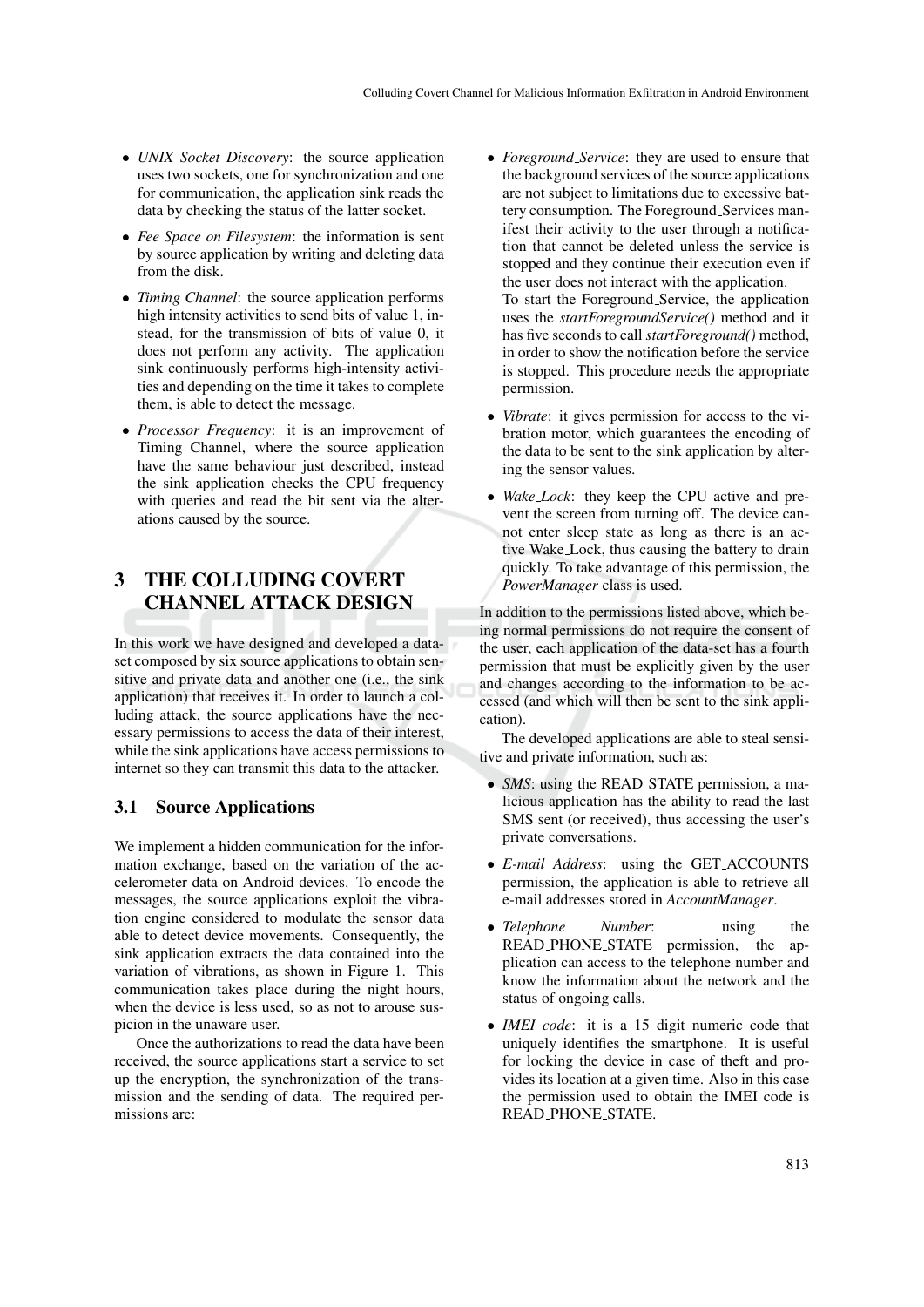

Figure 1: Workflow of the proposed colluding attack.

- *Contact List*: using the READ CONTACTS permission, the malicious application is able to access to the user's contact list by obtaining for each contact: number and name. The attacker can thus use the contacts obtained to obtain others and launch new attacks.
- *Calendar Events*: using the READ CALENDAR permission, the application can read information about the events contained into the calendar, such as title, description, position, date and time. The attacker can thus learn the user's habits or know where he will be on a certain day at a certain time.

The antimalware are not able to classify these applications as threats and the same goes for users, because they can only read data. It will be the sink application to help them to share the information through the network.

The six source applications are composed by the same components, the difference concerns the permissions to read data described above. We have three components: *MainActivity*, *SourceService* and *AlarmBroadcastReceiver*.

*MainActivity* requires the permissions for access to sensitive information, once obtained, by means of an intent is started *SourceService*, thanks to *startForegroundService()* method. The *SourceService* calls the *createNotification()* method, which is used to create the notification to be passed as a parameter to the

*startForeground()* method, to avoid stopping the service.

The *SourceService* collects the target data of the attack through a different method for each of the six source applications (in some cases this function is performed by the *MainActivity*, which will then pass the information within the intent to start the service). Using an *AlarmManager*, the time at which synchronization with the sink application takes place to start sending data is set. Then *AlarmManager* creates an alarm that sends an intent to the *AlarmBroadcastReceiver*, so that the service can transmit the data every day at the same time (Figure 2).

Before sending the data, the service must encode them in such a way as to create a vibration pattern to allow the accelerometer values to be changed. The information must be converted to binary, as there are two states of the vibration engine: 1 vibration, 0 no vibration. Extended ASCII code, an 8-bit coding system, was used for data encoding.

The *Vibrator* class is used to manage vibrations, which, using the *vibrate()* method, makes the smartphone vibrate in a certain way. An array of type long is passed to the method indicating how to turn vibration on and off. Each element of the array represents the time (in milliseconds) in which the device must vibrate or not. The first value indicates the time to wait before the vibration motor is activated; the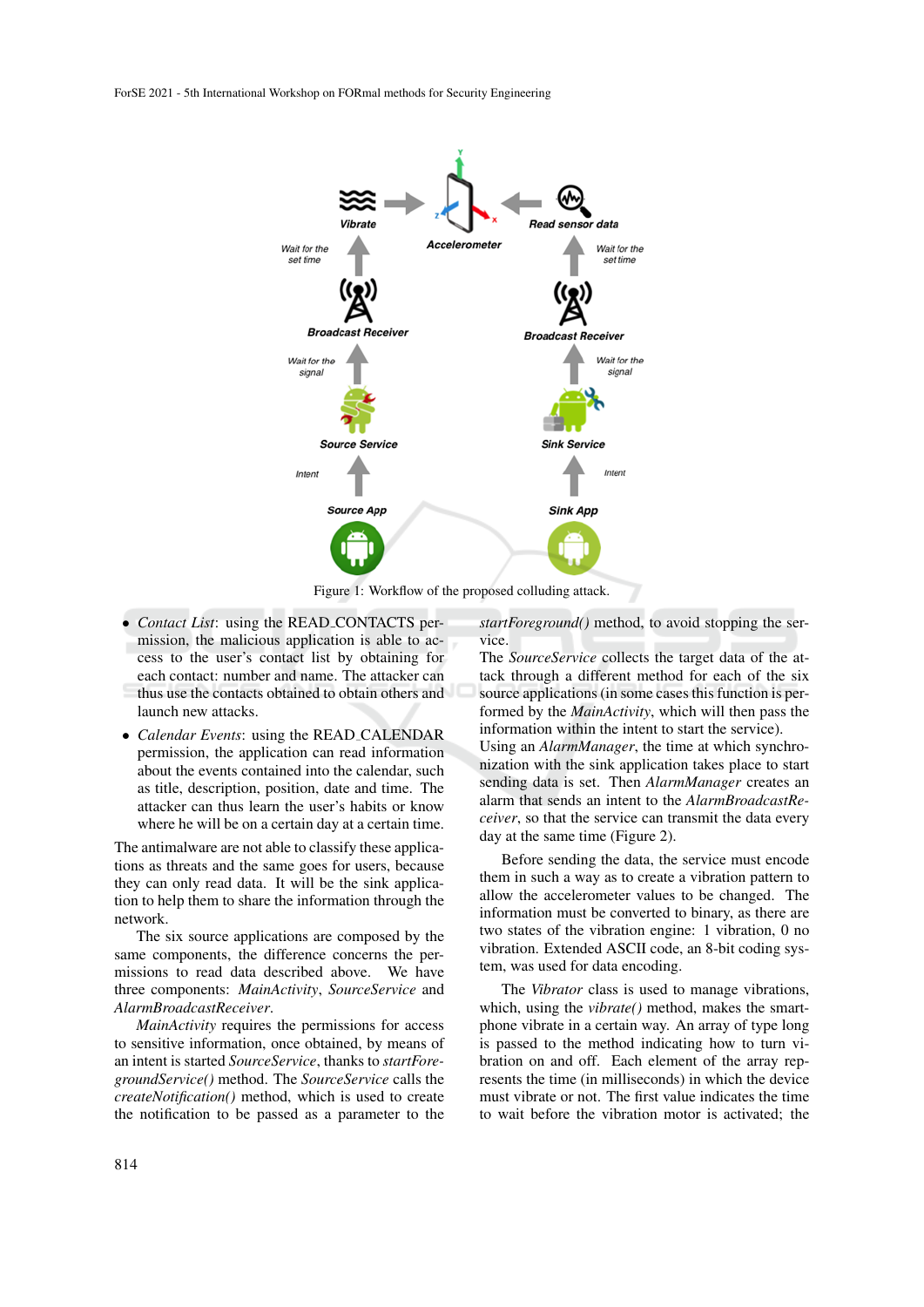```
alarmManager = (AlarmManager) getSystemService(Context.ALARM_SERVICE);
\text{calendar} = \text{Calendar}.getInstance();
calendar.set(calendar.get(Calendar.YEAR),
        calendar.get(Calendar.MONTH),
        calendar.get(Calendar.DAY_OF_MONTH),
         hourOfDay: 3, minute: 0, second: 0);
Intent secondIntent = new Intent( packageContext: this, AlarmBroadcastReceiver.class);
secondIntent.putExtra( name: "start", value: 1);
PendingIntent pendingIntent = PendingIntent.getBroadcast( context: this
        , requestCode: 0, secondIntent, flags: 0);
alarmManager.setRepeating(AlarmManager.RTC, calendar.getTimeInMillis(),
        AlarmManager. INTERVAL_DAY, pendingIntent);
```
Figure 2: Code snippet about the time setting to synchronize the two colluding apps.

second value indicates the time in which it must vibrate; the third value indicates the time in which it must deactivate and so on, alternating periods of vibrations and periods of "rest". The *createPattern()* method was implemented to create the pattern. With the *onSensorChanged()* method, contained in the *SensorEventListener* class implemented by the service, it is possible to check whether the user is using the device or not. This method is called when there is a new sensor event. If *onSensorChanged()* does not detect any movement of the device during the agreed time period, it calls *sendData()* after this time, with which the actual data transmission begins. The *send-Data()* method invokes *createPattern()* and gives the created pattern to the *Vibrate* method, which receives the value "-1" to avoid to repeat the vibration path just executed. Then is invoked *postDelayed*, a method that uses two parameters (Runnable and an Int value) to postpone *screenOn* method according to the duration of the vibration path.

#### 3.2 Sink Application

The sink application, after starting the service, synchronizes with the source application and begins reading the accelerometer data, recording them and entering them into the network. The sink application requires two permissions:

- *Foreground Service*: as described above, it creates the service for communication.
- *Internet*: it allows to use network sockets to connect to the internet, so as to send data to the attacker and terminate the attack.

Also the sink application is composed by three components: *MainActivity*, *SinkService* and *AlarmBroadcastReceiver*.

*MainActivity* and *AlarmBroadcastReceiver* perform the same functions described for the source application, except for requesting permissions, which is not needed for the sink application. The *SinkService* must call the *createNotification()* to avoid a shutdown and then set the alarm to synchronize its operation with that of the other applications.

Once it receives the signal from the *AlarmBroadcastReceiver*, it checks that the device is not using *onSensorChanged()*. This method assigns the acceletometer three float variables, according to the *x*, *y* and *z* coordinates, allowing us to read the changes in the sensor data caused by vibrations and capture the information sent. If the smartphone movement is detected, the communication stops, otherwise the service invokes *receiveData()*, that checks that the device is suspended. The communication then continues in the manner described above, until the source application communicates to the *SinkService* that it can terminate the data collection.

If the screen is off, the *postDelayed()* method is called by the handler to start *recData()* in order to read the data in another way: this method records the values related to the three of the accelerometer in a float-type array, repeating this process several times during the time it takes the source application service to send a single bit. Meanwhile, the first mode is performed, which consists of inserting bits with value 1 or value 0 in an int type array, based on the value assumed by one of the three sensor coordinates. Each time interval (equals to the milliseconds in which a single bit is sent by the *SourceService*) is restarted *receiveData()*. If the screen turns on, the *PowerManager* class, having detected the *Wake Lock*, calls the method to save the float array in an internal application file and the one to decode the bits, extracting the information (Figure 3).

## 4 ANTIMALWARE ANALYSIS

To test the effectiveness of attack model we designed, the developed Android applications have been in-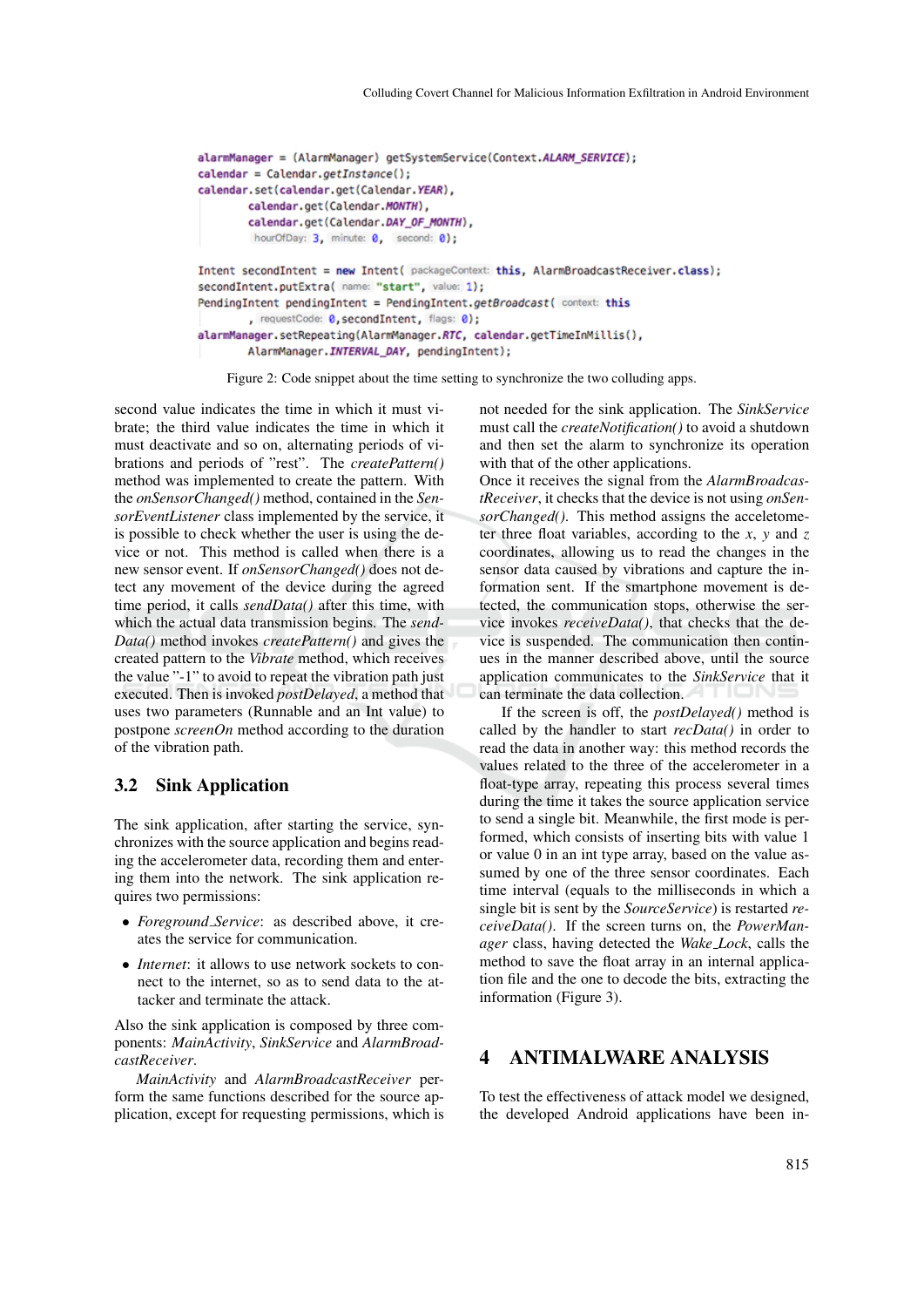```
Runnable receiveData = new Runnable() {
    @RequiresApi(api = Build.VERSION_CODES.P)
   @Override
   public void run() {
        if (!powerManager.isInteractive()) {
            handler.postDelayed(recData, delayMillis: VIB_TIME/INTERVAL);
            if ((zAxis > 9.9) || (zAxis < 9.7)) {
                arrayBin.add(1);
            \} else arrayBin.add(0);
            handler.postDelayed(receiveData, VIB_TIME);
        } else \{saveData(arrayFloat.toString());
            toASCII();
    J
}:
Runnable recData = new Runnable() {
   @Override
   public void run() {
        arrayFloat.add(xAxis);
        arrayFloat.add(yAxis);
        arrayFloat.add(zAxis);
};
```
Figure 3: Code snippet related to the accelerometer data collection.

stalled on three different real-world devices: Samsung Galaxy S8 (released in 2017, Android version: Android 7.0 Nougat), Huawei P10 Plus (released in 2017, Android version: Android 7.0 Nougat), Oppo Reno2 (released in 2019, Android version: Android 9.0 Pie).

On all the considered Android device models the attacks were correctly perpetrated. During the experimental analysis, the applications always managed to synchronize, sending and receiving data on schedule. Tests were carried out on the ability to be able to pick up data, encode them without errors in the vibration pattern, and the actual ability of the channel to carry data was tested, so that the sink application can receive the correct message. The channel has been tested by sending messages of various lengths, based on the type of information contained.

Here there is an example of a message exchanged between the colluding apps based on the e-mail, along with its binary representation:

#### attacker@collusion.com

01100001 01110100 01110100 01100001 01100011 01101011 01100101 01110010 01000000 01100011 01101111 01101100 01101100 01110101 01110011 01101001 01101111 01101110 00101110 01100011 01101111 01101101

Each bit is transmitted with an interval of 400 milliseconds, making the vibration motor follow the following pattern:

0, 800, 1600, 400, 400, 1200, 400, 400, 1200, 1200, 400, 400, 1200, 800, 1600, 400, 400, 800, 1200, 800, 400, 800, 400, 400, 400, 800, 400, 800, 800, 400, 400, 400, 400, 1200, 800, 400, 800, 400, 2800, 800, 1200, 800, 400, 800, 400, 1600, 400, 800, 400, 800, 1200, 800, 400, 800, 1200, 1200, 400, 400, 400, 400, 400, 1200, 800, 800, 400, 800, 400, 400, 800, 400, 400, 800, 400, 1600, 400, 800, 400, 1200, 1200, 400, 400, 1200, 800, 800, 1200, 800, 400, 800, 400, 1600, 400, 800, 400, 800, 400, 400

The part highlighted in red in the pattern is the one corresponding to the first byte of the e-mail conversion to binary. When there are consecutive bits of the same type, the 400 milliseconds interval is added by their number (i.e.,  $011100$  will be [0, 1200, 800]). The 400 milliseconds interval allowed to eliminate the error rate, otherwise the sink application would not be able to separate the bits correctly. It took 70.4 seconds for the message to be sent (with a transmission rate equal to 2.5 bps).

About the data extraction carried out on the device, we had problems choosing the coordinate from which to read the vibration: *x*, *y*, *z* or a com-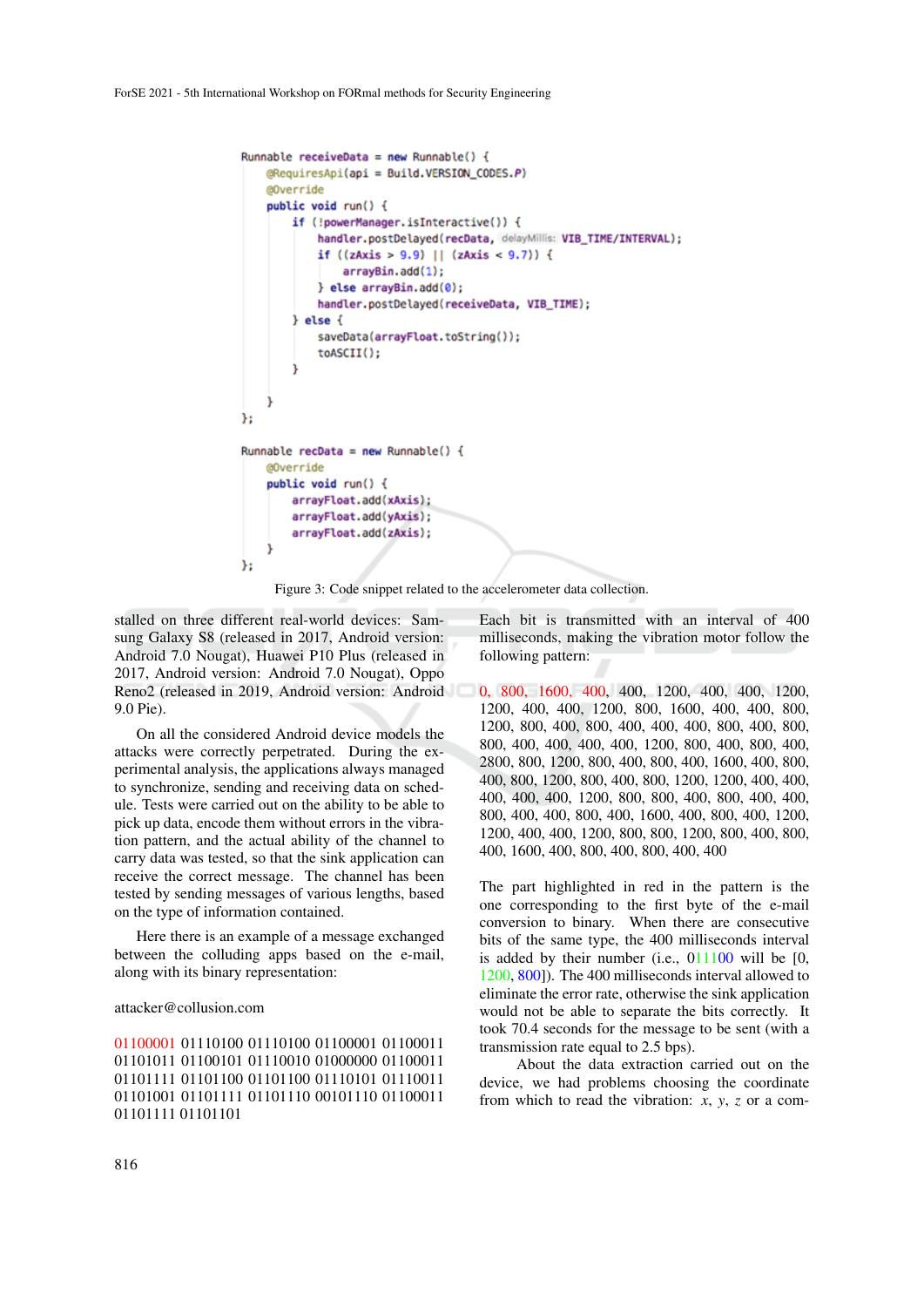| <b>Application Name</b> | Trusted For $N^{\circ}$ Antimalware | Not Trusted For $N^{\circ}$ Antimalware | FP |
|-------------------------|-------------------------------------|-----------------------------------------|----|
| SinkApp.apk             | 62/62                               | 0/62                                    |    |
| SMSSourceApp.apk        | 61/62                               | 1/62                                    |    |
| EmailSourceApp.apk      | 63/63                               | 0/63                                    |    |
| TelSourceApp.apk        | 62/63                               | 1/63                                    |    |
| IMEISourceApp.apk       | 62/62                               | 0/62                                    |    |
| ContactsSourceApp.apk   | 62/62                               | 0/62                                    |    |
| CalendarSourceApp.apk   | 63/63                               | 0/63                                    |    |

Table 1: VirusTotal classification results.

bination of them. Acceleration along the *x* axis and acceleration along the *z* axis were the best figures for Samsung and Huawei. For the Oppo it was only possible to obtain information on the *x* axis.

The applications developed have been checked by VirusTotal<sup>3</sup>, an online antivirus service owned by Google, which scans files and URLs to detect any malware. The analysis takes place with more than 60 scanning engines and can also be used to find "false positives" (i.e., files that are not dangerous but recognized as such).

Once scanned, applications were not classified as malware. The SMS reader and the Telephone Number applications have been classified as generic threat by the TrustLook antimalware, as shown in the Table 1, due to the fact that they have permission to access messages and contact numbers, actions not allowed by the antimalware. For this reason, a test was performed, by submitting to VirusTotal an application with an empty activity and the READ SMS permission (contained in both applications), and it was also classified as generic threat by the TrustLook antimalware.

# 5 RELATED WORK

Covert channels allow an hidden communication to launch a colluding attack, in this regard in (Wang et al., 2020) the authors have developed Multichannel Communication System (MSYM), a mechanism for the transmission of sensitive data in a mobile environment. Its operation is based on the use of the Android VpnService interface, allowing the interception of the data sent and split it in different parts that will be disordered and encrypted across multiple transmission channels.

The authors in (Al-Haiqi et al., 2014) have decided to exploit the accelerometer as a covert channel and have developed a source and a sink application in Android to demonstrate that through this sensor it is

possible to pass encrypted information between applications. Applications cannot directly generate or manipulate sensor data to transmit information, they can only read sensor signals to obtain information about the environment and user actions.

MAGNETO (Guri, 2020) is a secret communication proposal on air-gap systems and nearby smartphones based on the magnetic fields generated by the CPU. This attack uses the magnetometer, which is the magnetic sensor inside the devices used for orientation and positioning, to steal data from computers. The generation of magnetic signals occurs as the CPU workload changes.

The researchers in (Denney et al., 2018) propose a method to create a covert channel starting from the notifications shown on an Android device when we receive e-mails or SMS messages. This covert channel uses Android Wearable notifications to send data through applications sited on the same device or on different devices. There are two applications: the first one creates the notification that will be used as covert channel, the second one reads the notification and determines the hidden message.

## 6 CONCLUSION AND FUTURE **WORK**

The large amount of resources present in mobile devices makes it possible to implement various types of covert channels to initiate a hidden communication of sensitive information. One of these is to use the accelerometer data, modified through the vibration motor according to certain coding patterns.

The proposed covert channel proved capable of transmitting data effectively and in a silent way. Such a channel is particularly difficult to detect, as it does not establish any explicit communication between colluding applications. This made it possible for applications to launch the attack, without being classified as threats.

As future work we plan to extend the communication to other sensors of the device, so as to create new

<sup>3</sup>https://www.virustotal.com/